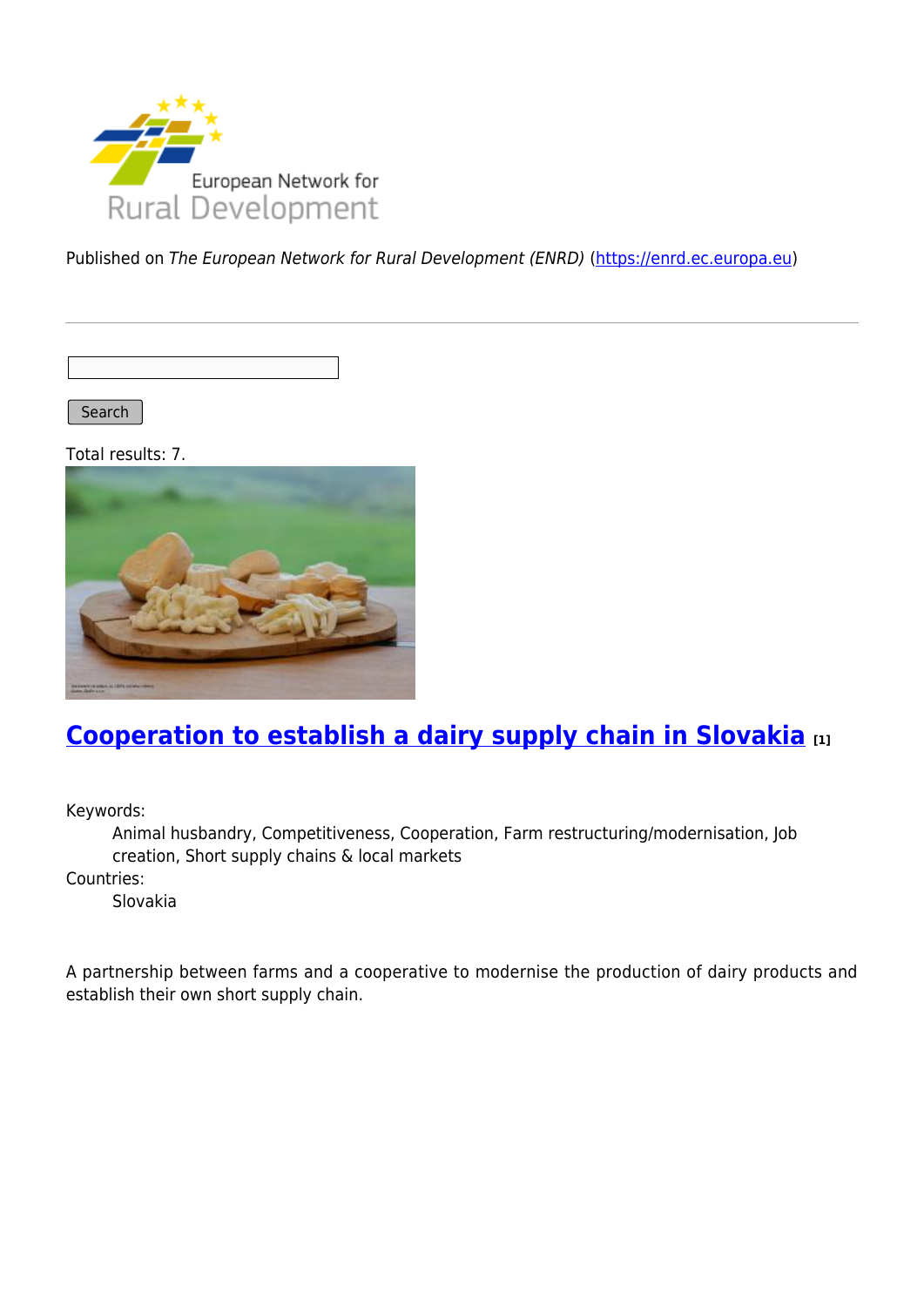

# **[A model advisory project on nature conservation and](https://enrd.ec.europa.eu/projects-practice/model-advisory-project-nature-conservation-and-protection_en) [protection](https://enrd.ec.europa.eu/projects-practice/model-advisory-project-nature-conservation-and-protection_en) [2]**

Keywords:

Advisory services, Agriculture, Biodiversity, Cooperation, Environmental protection, Networking Countries:

Germany

A cooperation project to develop an innovative, area-specific model of nature conservation advisory services.



## **[Green Future Munter - Germany](https://enrd.ec.europa.eu/projects-practice/green-future-munter-germany_en) [3]**

Keywords:

Agriculture, Biodiversity, Cooperation, Innovation, Rural Inspiration Awards: nominees Countries:

Germany

MUNTER integrates objectives for water, soil and flood protection with broader objectives such as climate protection, biodiversity and animal welfare.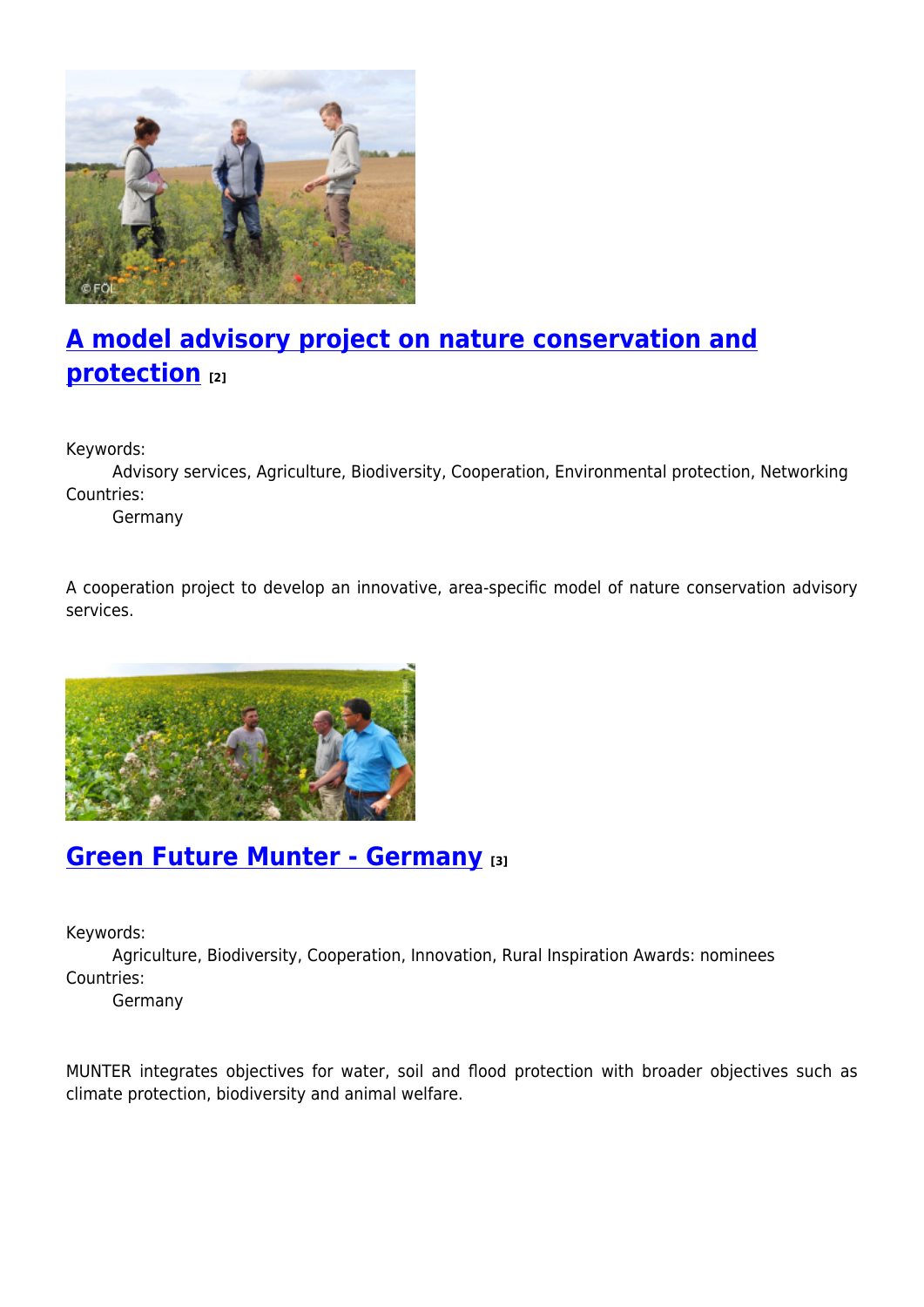

# **[North Connemara Locally Led Agri-Environmental Scheme](https://enrd.ec.europa.eu/projects-practice/north-connemara-locally-led-agri-environmental-scheme-ncllaes_en) [\(NCLLAES\)](https://enrd.ec.europa.eu/projects-practice/north-connemara-locally-led-agri-environmental-scheme-ncllaes_en) [4]**

Keywords:

Agriculture, Biodiversity, Cooperation, Innovation, Knowledge transfer, Nature conservation Countries:

Ireland

The North Connemara Locally Led Agri-Environmental Scheme is a local agricultural scheme to incentivise farmers to incorporate agricultural animals in improving the ecology of their land.



### **[Improved hygienic and veterinary standards of slaughtering](https://enrd.ec.europa.eu/projects-practice/improved-hygienic-and-veterinary-standards-slaughtering_en) [5]**

Keywords:

Added value, Animal welfare, Competitiveness, Cooperation, Entrepreneurship, Product quality Countries:

Czech Republic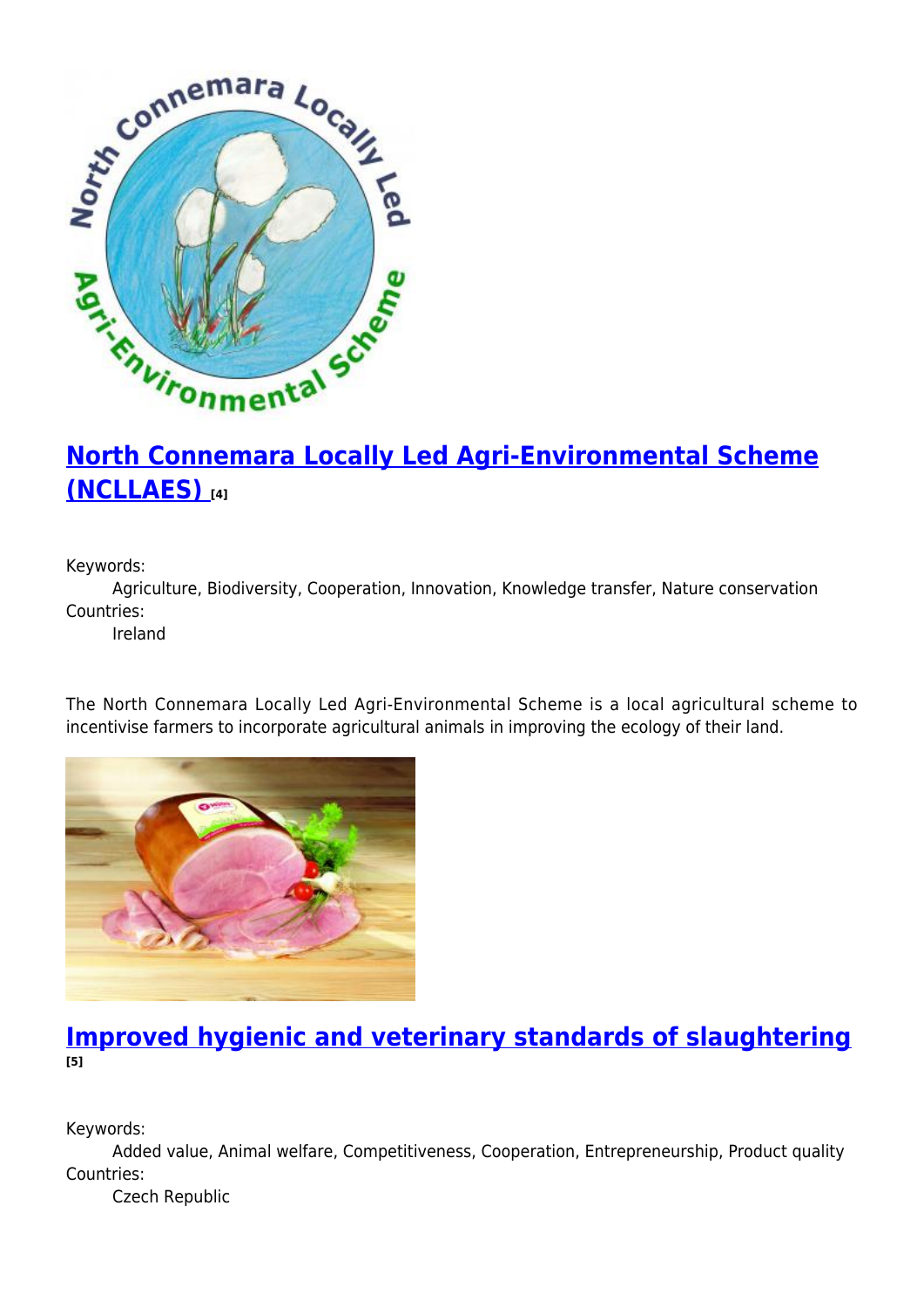Investing in facilities that respect animal welfare enabled a meat processing company to improve its profitability while responding to society's ethical concerns.



# **[Development of healthy fruit and vegetable products for](https://enrd.ec.europa.eu/projects-practice/development-healthy-fruit-and-vegetable-products-children_en) [children](https://enrd.ec.europa.eu/projects-practice/development-healthy-fruit-and-vegetable-products-children_en) [6]**

Keywords:

Added value, Cooperation, Diversification, Entrepreneurship, Innovation, Product quality Countries:

Czech Republic

Brand new manufacturing and packaging procedures were developed in order to produce healthy nutritional products for children from fruit and vegetables.



## **[Cooperation in Nature conservation](https://enrd.ec.europa.eu/projects-practice/cooperation-nature-conservation_en) [7]**

Keywords: Biodiversity, Cooperation, Nature conservation Countries: Germany

EAFRD funding helped set up associations that bring together local stakeholders with diverse interests